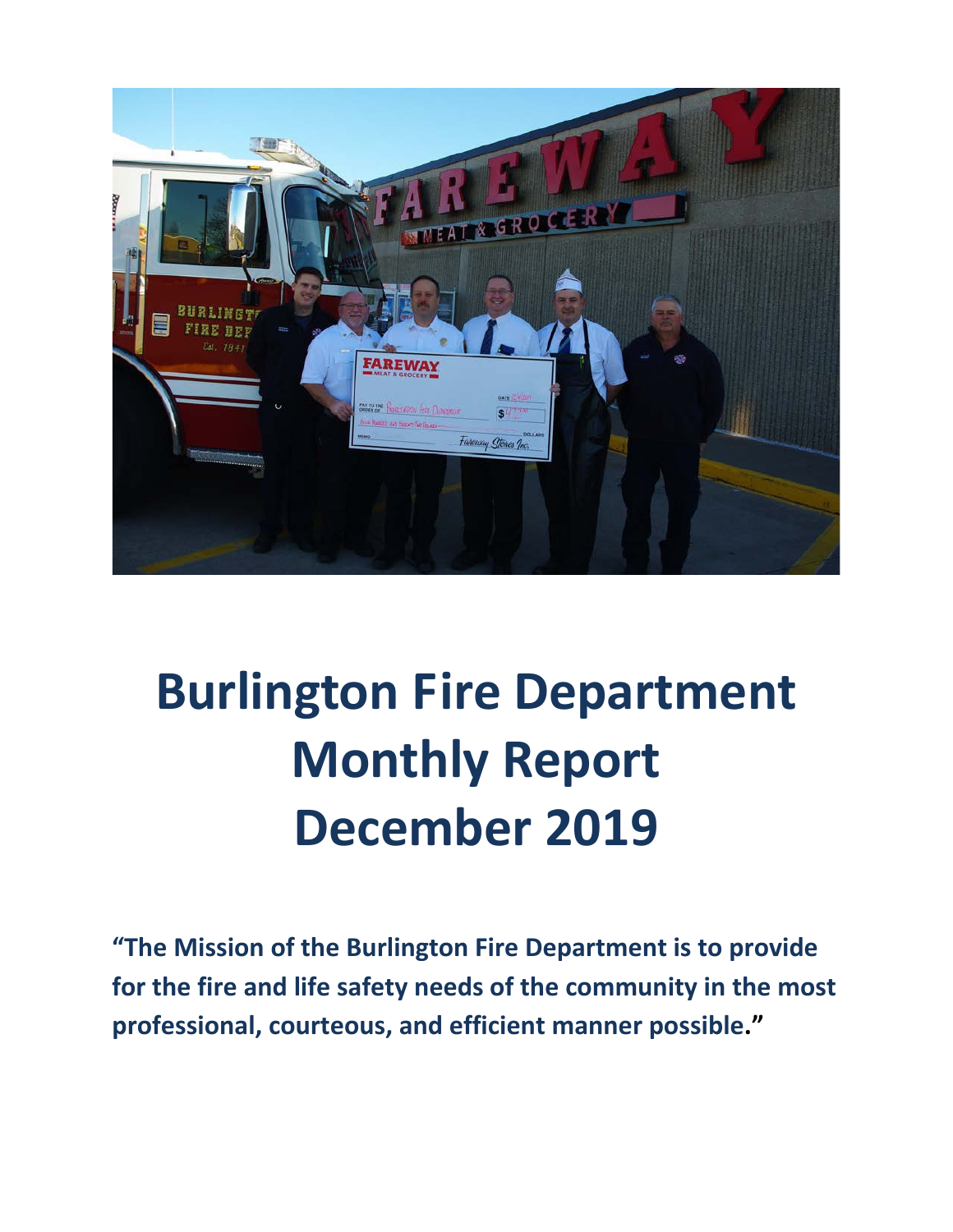#### **Operations**

The Burlington Fire Department responded to 420 calls for service in December. 311calls were in the city limits of Burlington (74%). 33% of the calls were overlapping meaning we had two or more calls in progress at the same time. In the city limits of Burlington our average response time was 5 minutes and 30 seconds (this time starts we receive the alarm and ends when we arrive on scene). The average response time for all emergency calls (including those outside the city) was 6 minutes and 58 seconds.

345 calls were EMS-related (82%). 259 patients were transported (245 to Great River Medical Center). The top 3 EMS calls were related to falls (78), "sick" (43), and breathing problems (40). EMS crews transmitted 47 EKGs to Great River Medical Center.

Below is a "heat" map of the Burlington area that shows the general vicinity and number of calls.



**Heat Map (December 2019)**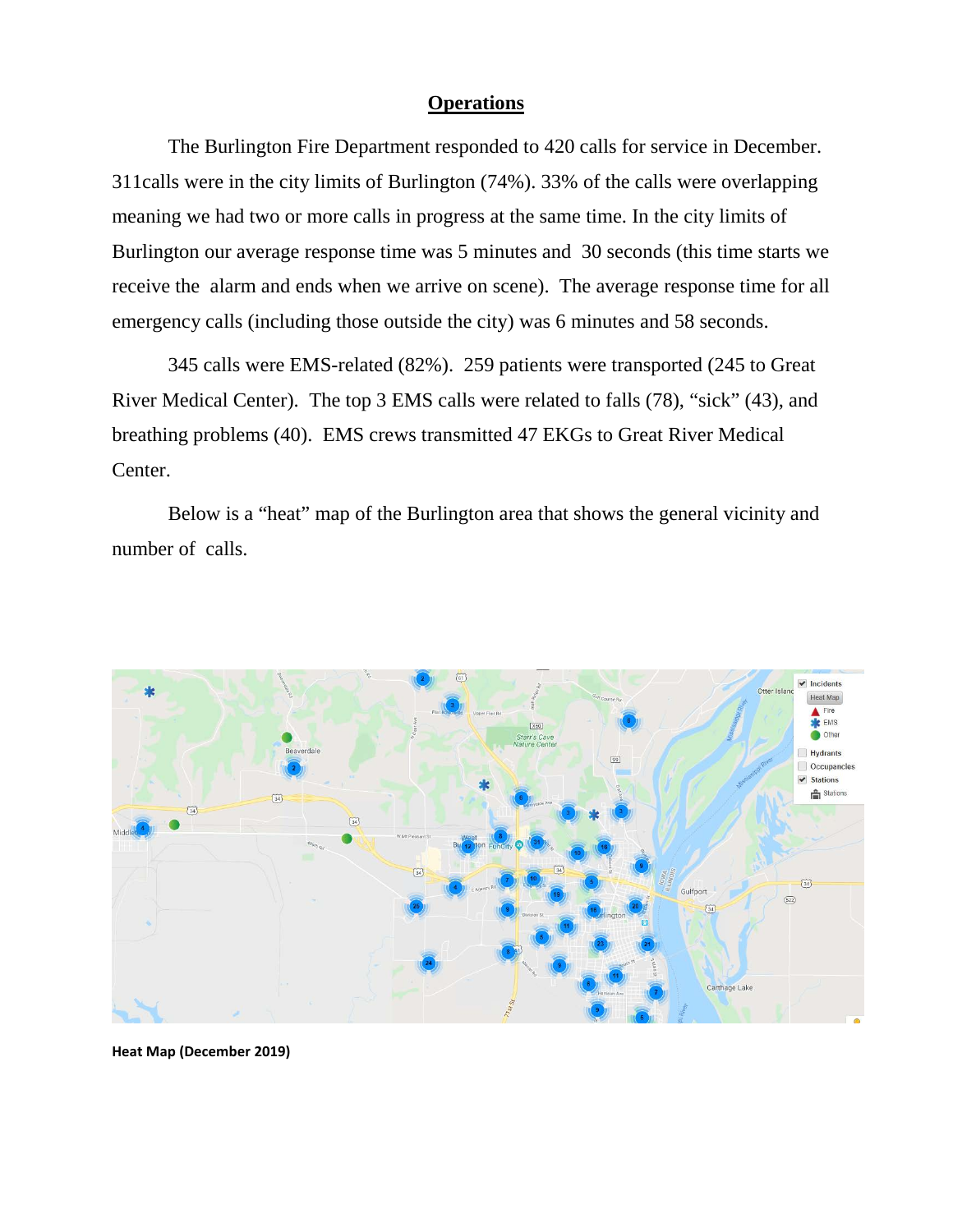#### **Training**

The Department recorded over 400 hours of training in December. There was a wide variety of training including EMS continuing education, Pediatric Advanced Life Support, and training with our new battery-powered tools. Shift 2 personnel completed roof ventilations at the West Burlington Fire Department's training grounds to compare the battery-powered chainsaw's performance to a traditional gas-powered chainsaw.

#### **Community Risk Reduction**

- Crews installed 25 smoke alarms and 6 carbon monoxide alarms. These alarms are now protecting 6 children and 20 adults.
- Chief Trexel attended training on Community Risk Assessment, sponsored by the NFPA
- Fire Marshal Crooks completed 23 inspections
- Fire Marshal Crooks and Battalion Chief Workman participated in a radio show on KCPS where they discussed the Department's "Keep the Wreath Red" campaign. The goal was to have "zero" structure fires from Thanksgiving through New Year's Day. We ended up with 3 structure fires (represented by white bulbs in the wreath).

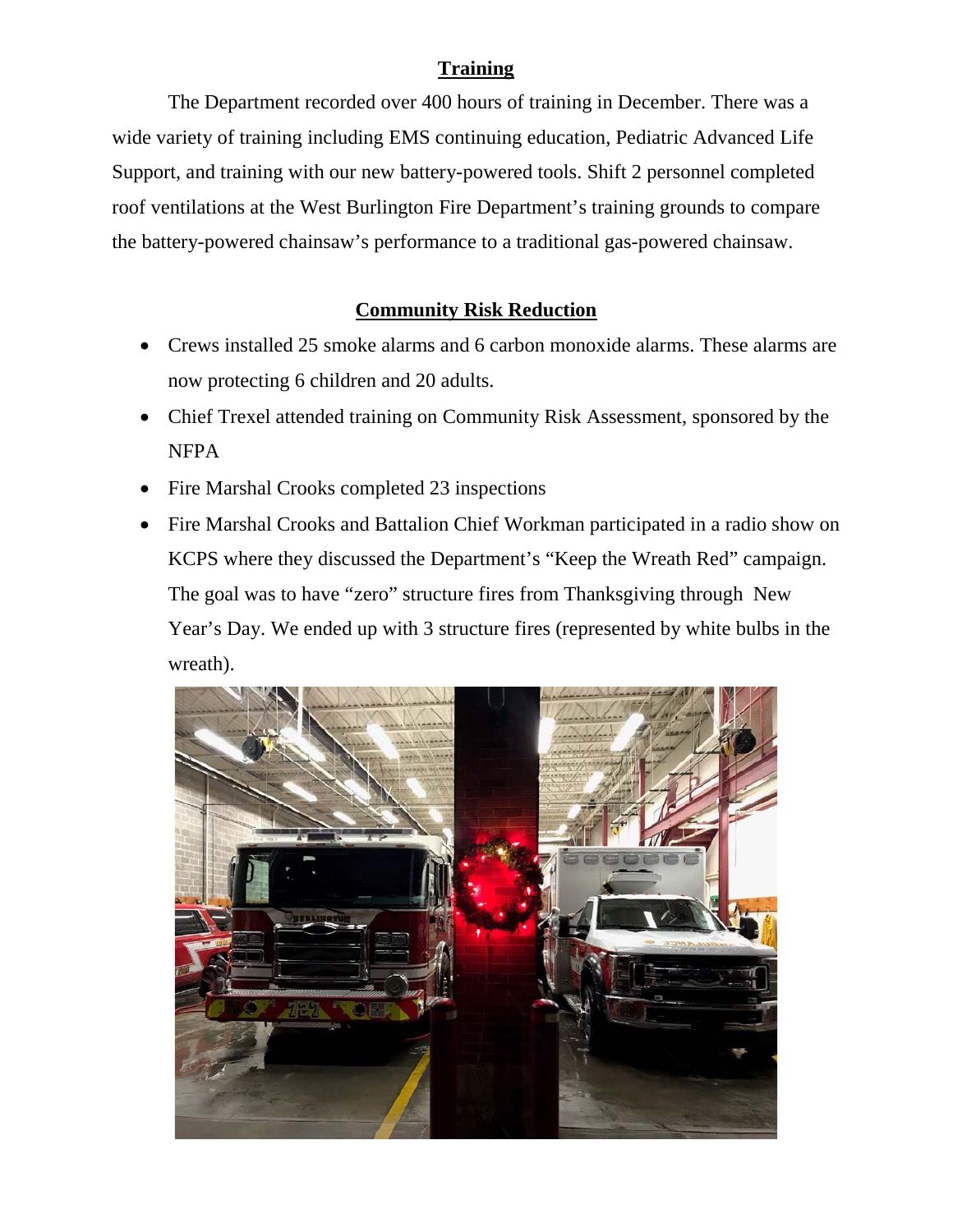#### **Other Activities**

- Crews helped with various activities of the Toys for Tots campaign.
- Happy Joe's Pizza provided lunch for all three shifts.
- The Department received a \$472 donation from Fareway Grocery. The money was used to purchase a battery-powered cutoff saw.
- Firefighter Van Scoy and Lieutenant Howard decorated a Christmas tree for the Christmas Tree contest at The Burlington Apartments.
- The Chief Officer's of the Department (Battalion Chiefs, Fire Marshal, Deputy Chief, Fire Chief) sponsored the "Third Annual Chief's Holiday Breakfast" at Central Fire Station for all current and retired Burlington Firefighters.
- The Department responded to 5,236 calls in 2019, a slight reduction from 2018's call volume of 5,389.

Respectfully Submitted,

Matt Trexel

Fire Chief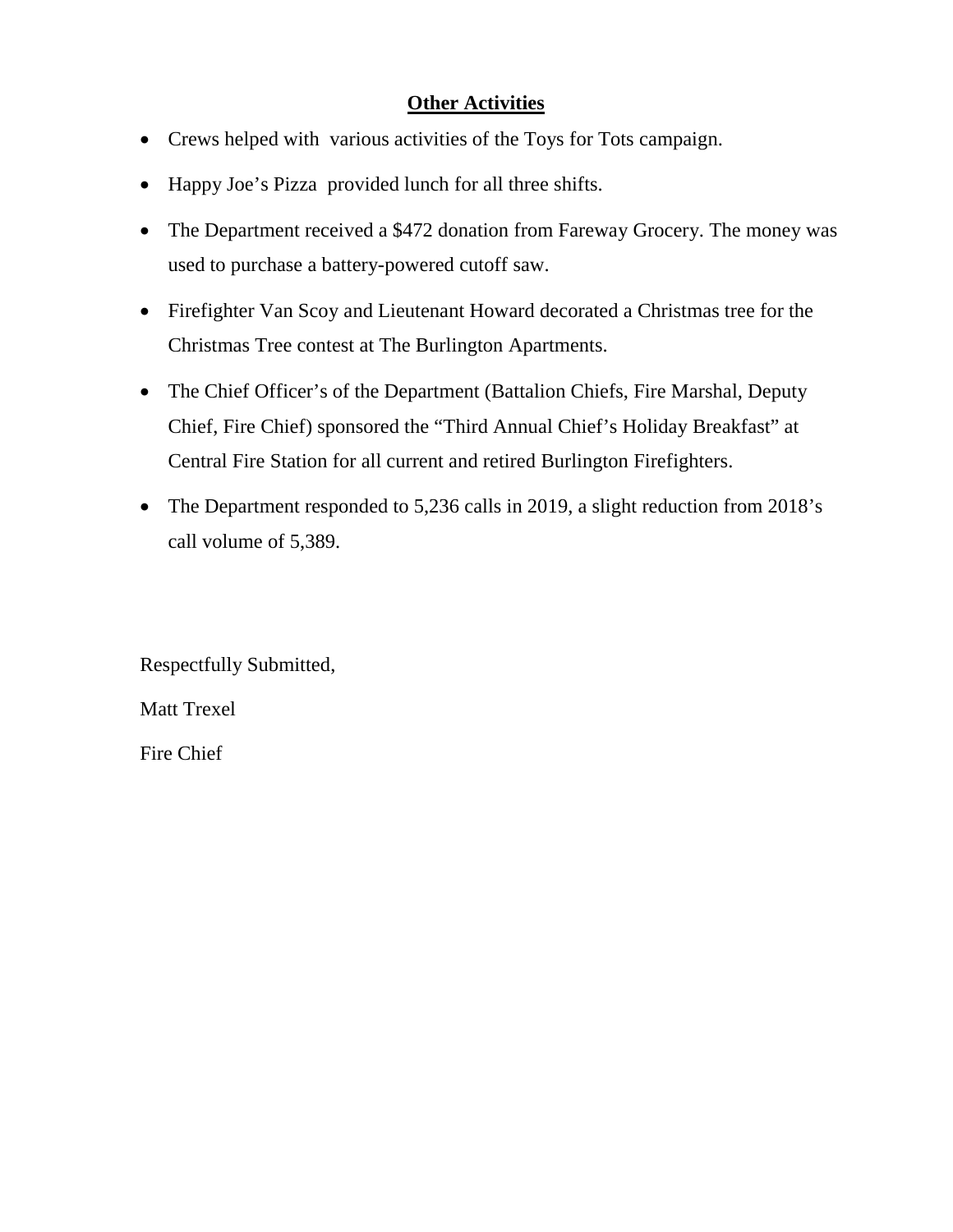Burlington, IA

This report was generated on 1/20/2020 10:28:04 AM

#### **Incident Statistics**

Start Date: 12/01/2019 | End Date: 12/31/2019

| <b>INCIDENT COUNT</b>                                                        |                                            |                                     |                |                                              |  |
|------------------------------------------------------------------------------|--------------------------------------------|-------------------------------------|----------------|----------------------------------------------|--|
| <b>INCIDENT TYPE</b>                                                         |                                            | # INCIDENTS                         |                |                                              |  |
| <b>EMS</b>                                                                   |                                            | 345                                 |                |                                              |  |
| <b>FIRE</b>                                                                  |                                            | 75                                  |                |                                              |  |
| <b>TOTAL</b>                                                                 |                                            |                                     | 420            |                                              |  |
|                                                                              |                                            | <b>TOTAL TRANSPORTS (N2 and N3)</b> |                |                                              |  |
| <b>APPARATUS</b>                                                             | # of APPARATUS<br><b>TRANSPORTS</b>        | # of PATIENT TRANSPORTS             |                | <b>TOTAL # of PATIENT</b><br><b>CONTACTS</b> |  |
| $\mathbf 0$                                                                  | $\mathbf 0$                                | $\pmb{0}$                           |                | $\mathbf 0$                                  |  |
| 721                                                                          | $\mathbf{1}$                               | $\mathbf{1}$                        |                | $\mathbf{1}$                                 |  |
| 727                                                                          | $\mathbf{0}$                               | $\mathbf{1}$                        |                | $\mathbf{1}$                                 |  |
| 751                                                                          | 80                                         | 112                                 |                | 112                                          |  |
| 752                                                                          | 6                                          | 11                                  |                | 11                                           |  |
| 753                                                                          | 118                                        | 143                                 |                | 143                                          |  |
| 754                                                                          | 2                                          | $\overline{4}$                      |                | $\overline{4}$                               |  |
| 755                                                                          | 53                                         | 69                                  |                | 69                                           |  |
| <b>TOTAL</b>                                                                 | 260                                        | 341                                 |                | 341                                          |  |
| <b>PRE-INCIDENT VALUE</b><br><b>LOSSES</b>                                   |                                            |                                     |                |                                              |  |
|                                                                              | \$174,650.00<br>\$29,250.00                |                                     |                |                                              |  |
| <b>CO CHECKS</b>                                                             |                                            |                                     |                |                                              |  |
| 424 - Carbon monoxide incident<br>$\mathbf{1}$                               |                                            |                                     |                |                                              |  |
| 736 - CO detector activation due to malfunction                              |                                            | 3                                   |                |                                              |  |
| <b>TOTAL</b><br>4                                                            |                                            |                                     |                |                                              |  |
|                                                                              | <b>MUTUAL AID</b>                          |                                     |                |                                              |  |
| <b>Aid Type</b>                                                              |                                            | <b>Total</b>                        |                |                                              |  |
| <b>Aid Received</b>                                                          |                                            |                                     | $\overline{c}$ |                                              |  |
| <b>OVERLAPPING CALLS</b>                                                     |                                            |                                     |                |                                              |  |
| # OVERLAPPING                                                                |                                            | % OVERLAPPING                       |                |                                              |  |
| 137<br>32.62                                                                 |                                            |                                     |                |                                              |  |
| LIGHTS AND SIREN - AVERAGE RESPONSE TIME (Dispatch to Arrival)<br><b>EMS</b> |                                            |                                     |                |                                              |  |
| <b>Station</b>                                                               |                                            |                                     |                | <b>FIRE</b>                                  |  |
| Station 1                                                                    |                                            | 0:06:56                             |                | 0:09:22                                      |  |
| <b>Station 2</b>                                                             |                                            | 0:05:12                             |                | 0:03:57                                      |  |
|                                                                              | <b>Station 3 - Bakers Pride</b><br>0:06:46 |                                     |                | 0:05:31                                      |  |
| <b>AVERAGE FOR ALL CALLS</b><br>0:06:58                                      |                                            |                                     |                |                                              |  |

Only Reviewed Incidents included. CO Checks only includes Incident Types: 424, 736 and 734. # Apparatus Transports = # of incidents where apparatus transported. # Patient Transports = # of PCR with disposition "Treated, Transported by EMS". # Patient Contacts = # of PCR contacted by apparatus. This report now returns both NEMSIS 2 & 3 data as appropriate. The set of 2 set of 2 set of 2 set of 2 set of 2 set of 2 set of 2 set of 2 set of 2



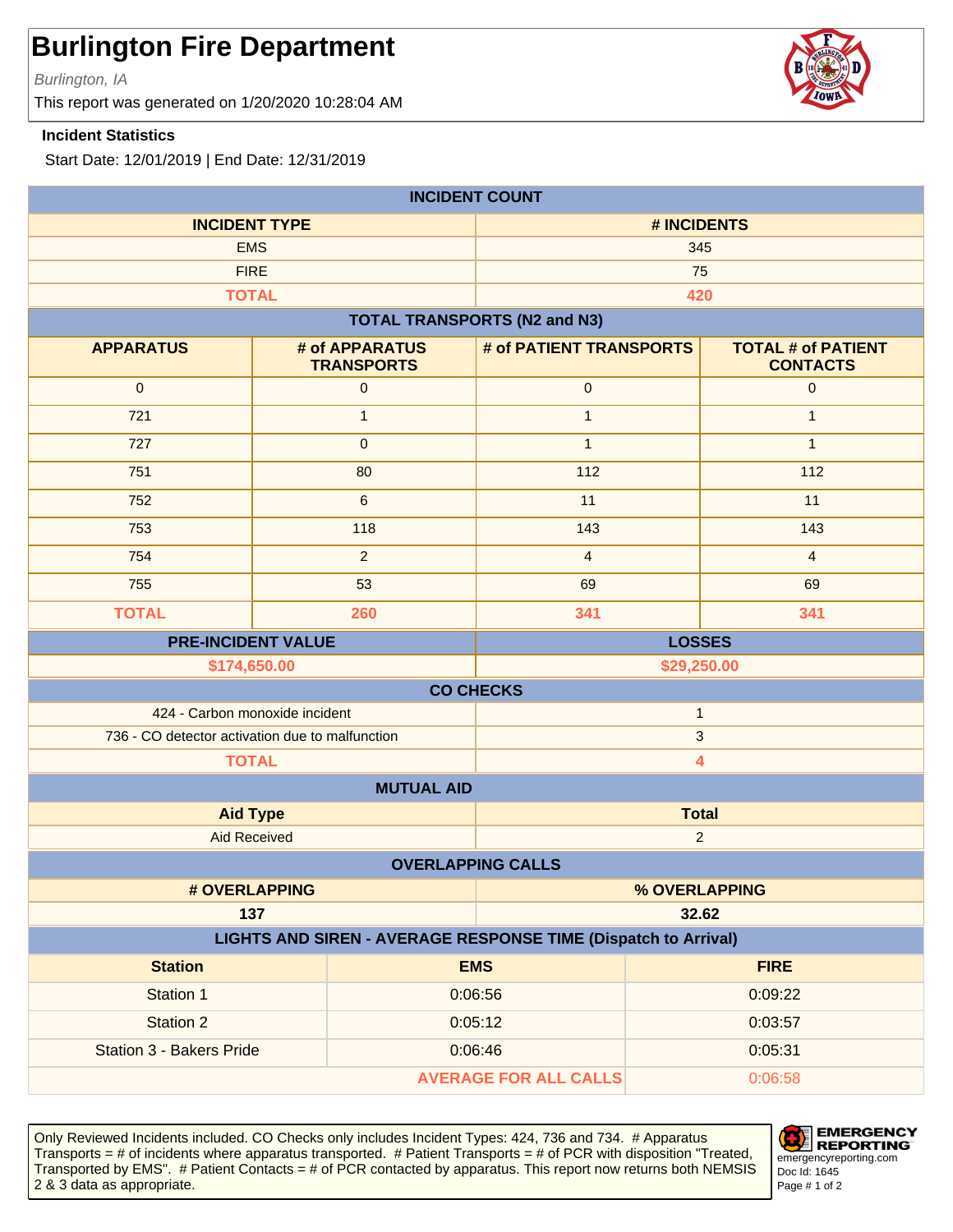| <b>LIGHTS AND SIREN - AVERAGE TURNOUT TIME (Dispatch to Enroute)</b> |                    |            |             |
|----------------------------------------------------------------------|--------------------|------------|-------------|
| <b>Station</b>                                                       |                    | <b>EMS</b> | <b>FIRE</b> |
| Station 1                                                            |                    | 0:01:42    | 0:02:41     |
| Station 2                                                            | 0:01:18<br>0:01:31 |            |             |
| Station 3 - Bakers Pride                                             | 0:01:28            |            | 0:00:59     |
| <b>AVERAGE FOR ALL CALLS</b><br>0:01:47                              |                    |            |             |
| <b>AVERAGE TIME ON SCENE (MM:SS)</b><br><b>AGENCY</b>                |                    |            |             |
| <b>Burlington Fire Department</b>                                    |                    |            | 22:44       |

Only Reviewed Incidents included. CO Checks only includes Incident Types: 424, 736 and 734. # Apparatus Transports = # of incidents where apparatus transported. # Patient Transports = # of PCR with disposition "Treated, Transported by EMS". # Patient Contacts = # of PCR contacted by apparatus. This report now returns both NEMSIS 2 & 3 data as appropriate.

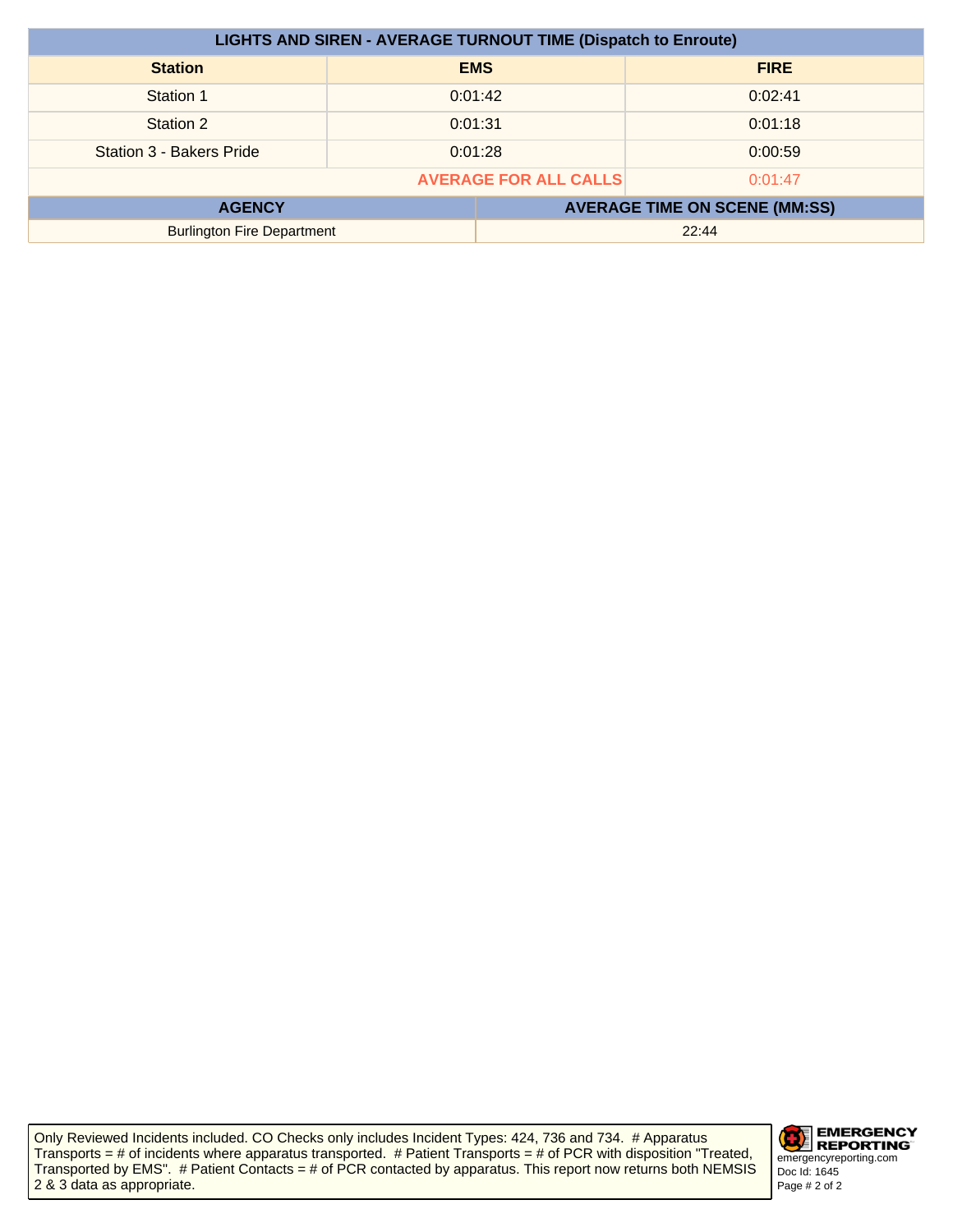Burlington, IA

This report was generated on 1/20/2020 10:34:03 AM

#### **Breakdown by Major Incident Types for Date Range**

Zone(s): All Zones | Start Date: 12/01/2019 | End Date: 12/31/2019



| <b>MAJOR INCIDENT TYPE</b>                    | # INCIDENTS | % of TOTAL |
|-----------------------------------------------|-------------|------------|
| <b>Fires</b>                                  | 6           | 1.43%      |
| <b>Rescue &amp; Emergency Medical Service</b> | 345         | 82.14%     |
| Hazardous Condition (No Fire)                 | 5           | 1.19%      |
| Service Call                                  | 14          | 3.33%      |
| Good Intent Call                              | 38          | 9.05%      |
| False Alarm & False Call                      | 11          | 2.62%      |
| Special Incident Type                         | 1           | 0.24%      |
| ΤΩΤΑΙ                                         | 420         | 100.00%    |

Only REVIEWED incidents included. Summary results for a major incident type are not displayed if the count is zero. Does not include Imported data.



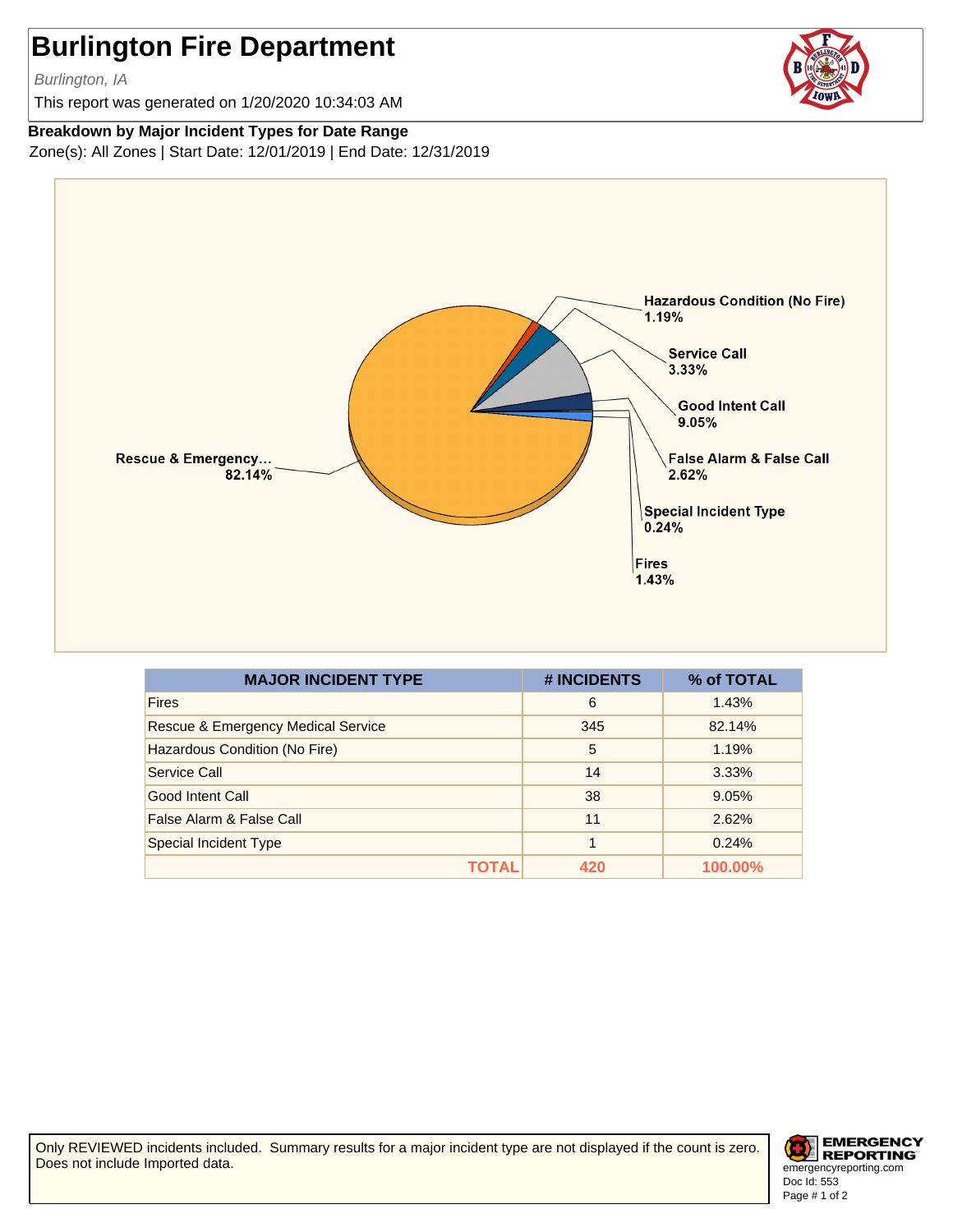| <b>Detailed Breakdown by Incident Type</b>               |                |            |
|----------------------------------------------------------|----------------|------------|
| <b>INCIDENT TYPE</b>                                     | # INCIDENTS    | % of TOTAL |
| 111 - Building fire                                      | 2              | 0.48%      |
| 113 - Cooking fire, confined to container                |                | 0.24%      |
| 114 - Chimney or flue fire, confined to chimney or flue  |                | 0.24%      |
| 121 - Fire in mobile home used as fixed residence        |                | 0.24%      |
| 131 - Passenger vehicle fire                             | 1              | 0.24%      |
| 321 - EMS call, excluding vehicle accident with injury   | 331            | 78.81%     |
| 322 - Motor vehicle accident with injuries               | 11             | 2.62%      |
| 324 - Motor vehicle accident with no injuries.           | $\overline{2}$ | 0.48%      |
| 353 - Removal of victim(s) from stalled elevator         | 1              | 0.24%      |
| 412 - Gas leak (natural gas or LPG)                      | 2              | 0.48%      |
| 424 - Carbon monoxide incident                           |                | 0.24%      |
| 442 - Overheated motor                                   | 1              | 0.24%      |
| 445 - Arcing, shorted electrical equipment               | 1              | 0.24%      |
| 550 - Public service assistance, other                   | $\overline{2}$ | 0.48%      |
| 553 - Public service                                     | 2              | 0.48%      |
| 554 - Assist invalid                                     | 1              | 0.24%      |
| 561 - Unauthorized burning                               | 9              | 2.14%      |
| 600 - Good intent call, other                            | $\mathbf 1$    | 0.24%      |
| 611 - Dispatched & cancelled en route                    | 17             | 4.05%      |
| 622 - No incident found on arrival at dispatch address   | 14             | 3.33%      |
| 631 - Authorized controlled burning                      | 3              | 0.71%      |
| 651 - Smoke scare, odor of smoke                         | $\mathbf{1}$   | 0.24%      |
| 671 - HazMat release investigation w/no HazMat           | $\overline{2}$ | 0.48%      |
| 735 - Alarm system sounded due to malfunction            | 3              | 0.71%      |
| 736 - CO detector activation due to malfunction          | 3              | 0.71%      |
| 743 - Smoke detector activation, no fire - unintentional | $\overline{c}$ | 0.48%      |
| 745 - Alarm system activation, no fire - unintentional   | 3              | 0.71%      |
| 911 - Citizen complaint                                  |                | 0.24%      |
| <b>TOTAL INCIDENTS:</b>                                  | 420            | 100.00%    |

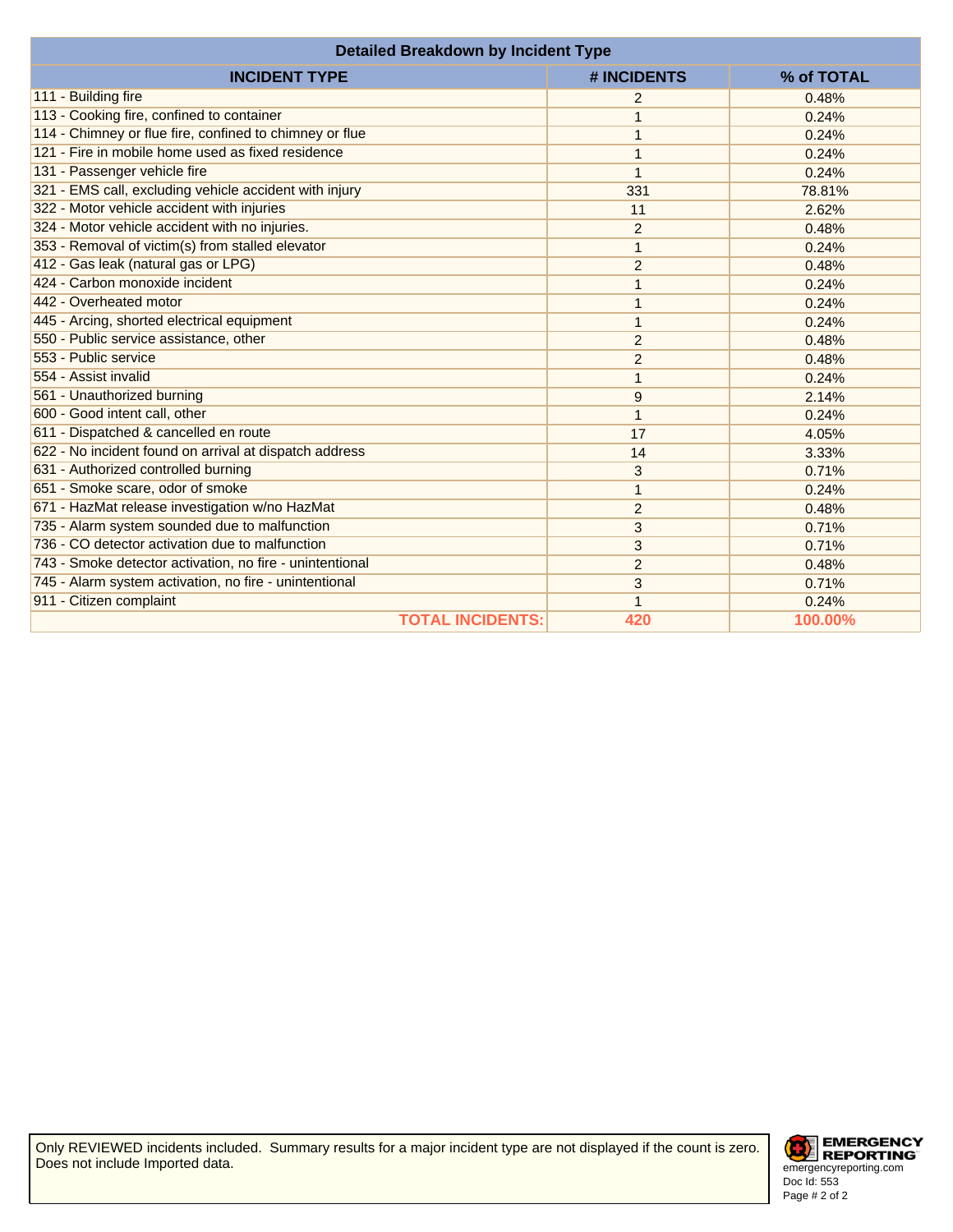Burlington, IA

This report was generated on 1/20/2020 11:57:00 AM



**Average Response Time per Zone for Date Range** Start Date: 12/01/2019 | End Date: 12/31/2019



| <b>Zone</b>                                   | <b>AVERAGE RESPONSE TIME in minutes</b><br>(Dispatch to Arrived) |
|-----------------------------------------------|------------------------------------------------------------------|
| Out of County - Out of County                 | 25.15                                                            |
| T-Ple Grve Township - Pleasant Grove Township | 20.70                                                            |
| T-Dan Township - Danville Township            | 19.18                                                            |
| Henderson - Henderson County                  | 18.83                                                            |
| C-Danville - City of Danville                 | 14.19                                                            |
| T-Tama Township - Tama Township               | 13.05                                                            |
| T-Union Township - Union Township             | 11.63                                                            |
| C-Middletown - City of Middletown             | 10.98                                                            |
| T-Flt Riv Township - Flint River Township     | 9.71                                                             |
| C-West Burlington - City of West Burlington   | 5.69                                                             |
| C-Burlington - City of Burlington             | 5.55                                                             |
| T-Con Township - Concordia Township           | 4.51                                                             |

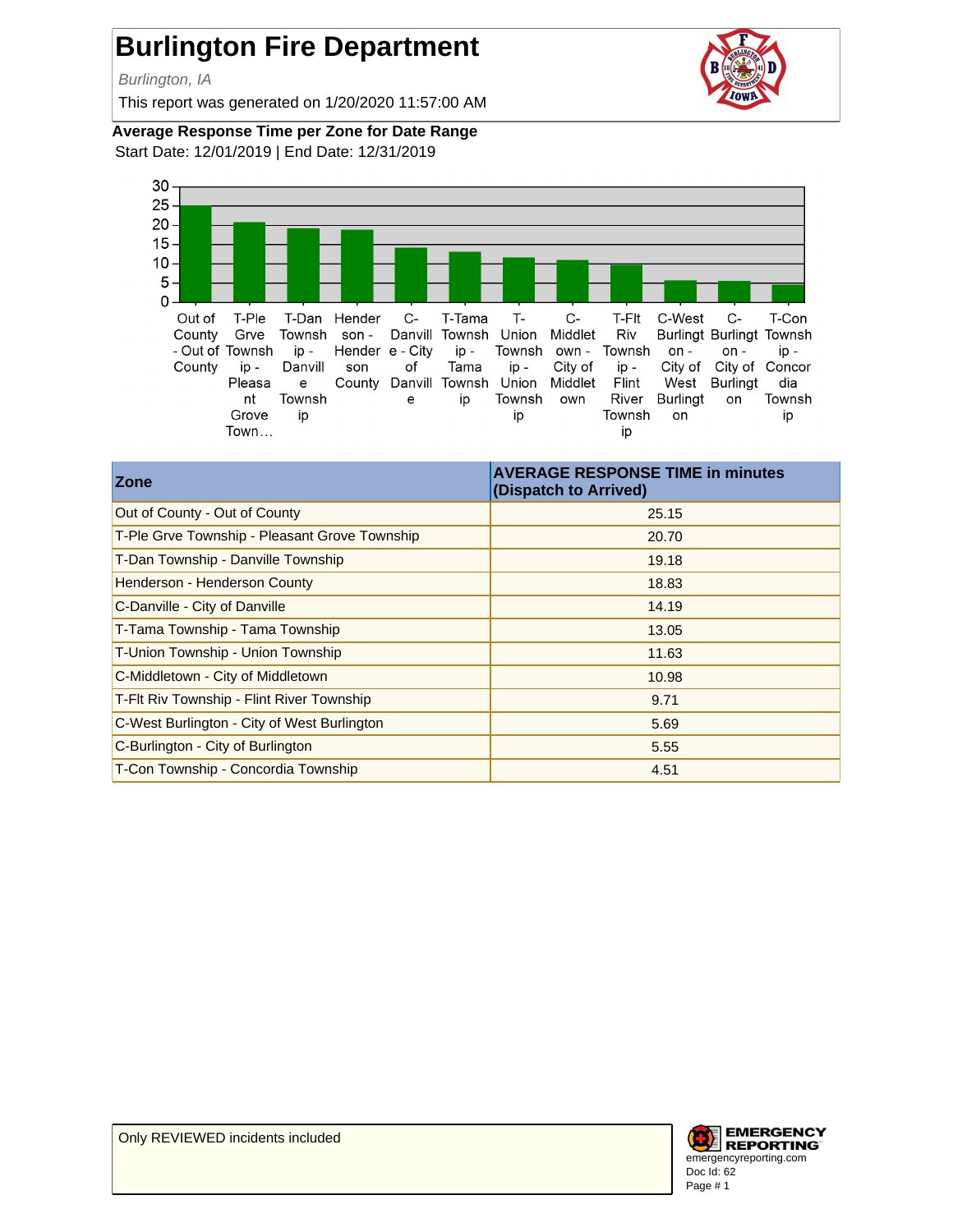Burlington, IA

This report was generated on 1/20/2020 10:30:42 AM

#### **Count of Incidents by Incident Type per Zone**

Incident Status: Reviewed | Start Date: 12/01/2019 | End Date: 12/31/2019



| <b>C-Burlington - City of Burlington</b>                 |                |        |
|----------------------------------------------------------|----------------|--------|
| 111 - Building fire                                      | $\mathbf{1}$   | 0.24%  |
| 113 - Cooking fire, confined to container                | $\mathbf 1$    | 0.24%  |
| 114 - Chimney or flue fire, confined to chimney or flue  | 1              | 0.24%  |
| 131 - Passenger vehicle fire                             | 1              | 0.24%  |
| 321 - EMS call, excluding vehicle accident with injury   | 251            | 59.76% |
| 322 - Motor vehicle accident with injuries               | 9              | 2.14%  |
| 324 - Motor vehicle accident with no injuries.           | $\overline{2}$ | 0.48%  |
| 353 - Removal of victim(s) from stalled elevator         | $\mathbf{1}$   | 0.24%  |
| 412 - Gas leak (natural gas or LPG)                      | $\overline{c}$ | 0.48%  |
| 424 - Carbon monoxide incident                           | $\mathbf{1}$   | 0.24%  |
| 442 - Overheated motor                                   | $\mathbf{1}$   | 0.24%  |
| 445 - Arcing, shorted electrical equipment               | $\mathbf{1}$   | 0.24%  |
| 550 - Public service assistance, other                   | 1              | 0.24%  |
| 553 - Public service                                     | $\mathbf{1}$   | 0.24%  |
| 554 - Assist invalid                                     | 1              | 0.24%  |
| 561 - Unauthorized burning                               | 8              | 1.90%  |
| 600 - Good intent call, other                            | $\mathbf{1}$   | 0.24%  |
| 611 - Dispatched & cancelled en route                    | 5              | 1.19%  |
| 622 - No incident found on arrival at dispatch address   | 8              | 1.90%  |
| 631 - Authorized controlled burning                      | 1              | 0.24%  |
| 651 - Smoke scare, odor of smoke                         | $\mathbf{1}$   | 0.24%  |
| 671 - HazMat release investigation w/no HazMat           | $\overline{2}$ | 0.48%  |
| 735 - Alarm system sounded due to malfunction            | 2              | 0.48%  |
| 736 - CO detector activation due to malfunction          | 2              | 0.48%  |
| 743 - Smoke detector activation, no fire - unintentional | $\overline{c}$ | 0.48%  |
| 745 - Alarm system activation, no fire - unintentional   | 3              | 0.71%  |
| 911 - Citizen complaint                                  | $\mathbf{1}$   | 0.24%  |
| Zone: C-Burlington - City of Burlington Total Incident:  | 311            | 74.05% |

Report shows count of incidents for Status selected.



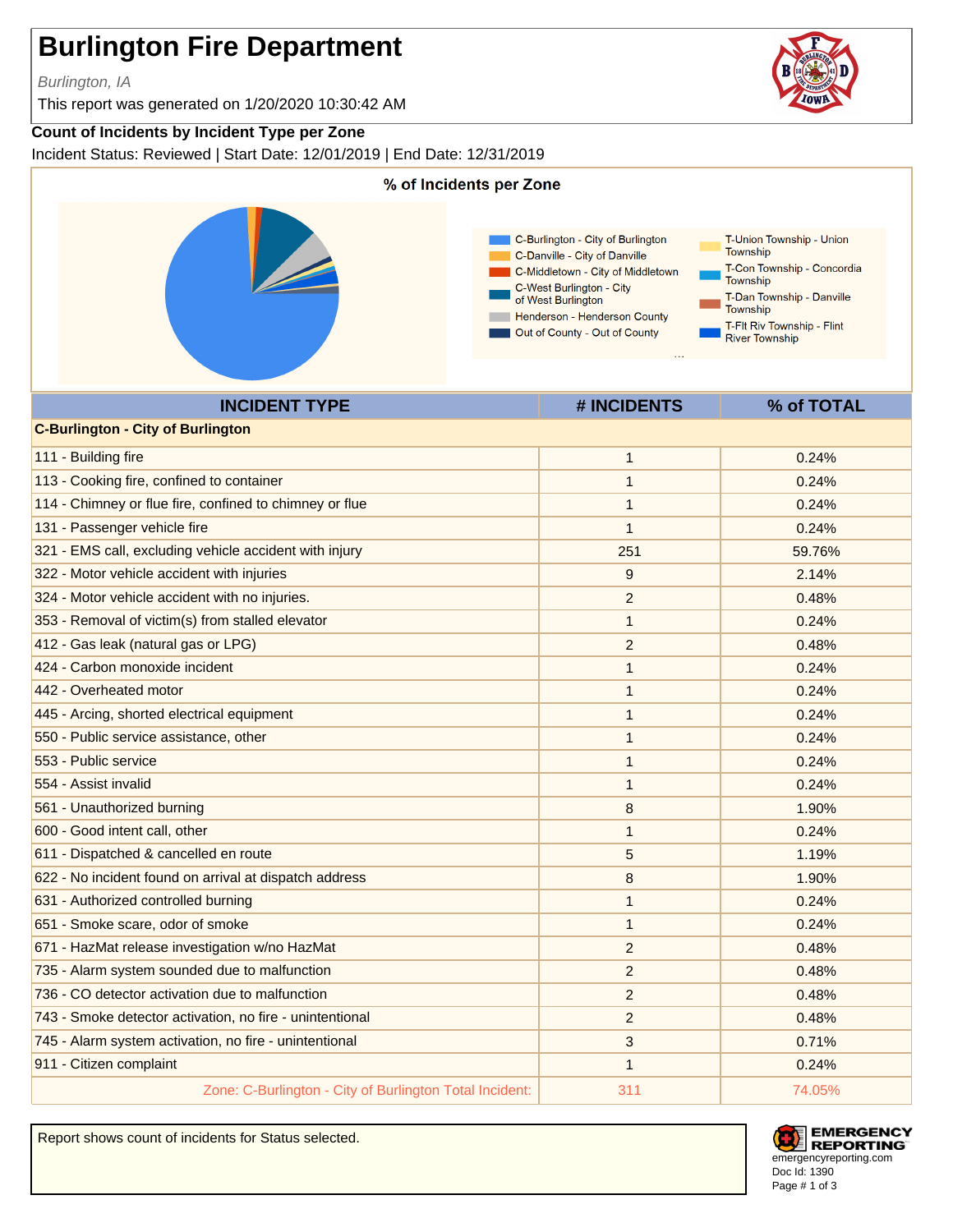| <b>INCIDENT TYPE</b>                                                | # INCIDENTS             | % of TOTAL |
|---------------------------------------------------------------------|-------------------------|------------|
| <b>C-Danville - City of Danville</b>                                |                         |            |
| 321 - EMS call, excluding vehicle accident with injury              | 6                       | 1.43%      |
| 611 - Dispatched & cancelled en route                               | $\mathbf{1}$            | 0.24%      |
| Zone: C-Danville - City of Danville Total Incident:                 | $\overline{7}$          | 1.67%      |
| <b>C-Middletown - City of Middletown</b>                            |                         |            |
| 321 - EMS call, excluding vehicle accident with injury              | 4                       | 0.95%      |
| 622 - No incident found on arrival at dispatch address              | $\mathbf{1}$            | 0.24%      |
| Zone: C-Middletown - City of Middletown Total Incident:             | 5                       | 1.19%      |
| <b>C-West Burlington - City of West Burlington</b>                  |                         |            |
| 321 - EMS call, excluding vehicle accident with injury              | 36                      | 8.57%      |
| 550 - Public service assistance, other                              | $\mathbf{1}$            | 0.24%      |
| 553 - Public service                                                | $\mathbf 1$             | 0.24%      |
| 611 - Dispatched & cancelled en route                               | 4                       | 0.95%      |
| 622 - No incident found on arrival at dispatch address              | 3                       | 0.71%      |
| Zone: C-West Burlington - City of West Burlington Total Incident:   | 45                      | 10.71%     |
| <b>Henderson - Henderson County</b>                                 |                         |            |
| 321 - EMS call, excluding vehicle accident with injury              | 17                      | 4.05%      |
| 611 - Dispatched & cancelled en route                               | 4                       | 0.95%      |
| 622 - No incident found on arrival at dispatch address              | $\mathbf{1}$            | 0.24%      |
| Zone: Henderson - Henderson County Total Incident:                  | 22                      | 5.24%      |
| <b>Out of County - Out of County</b>                                |                         |            |
| 321 - EMS call, excluding vehicle accident with injury              | 2                       | 0.48%      |
| 611 - Dispatched & cancelled en route                               | $\overline{c}$          | 0.48%      |
| Zone: Out of County - Out of County Total Incident:                 | 4                       | 0.95%      |
| T-Con Township - Concordia Township                                 |                         |            |
| 321 - EMS call, excluding vehicle accident with injury              | 3                       | 0.71%      |
| Zone: T-Con Township - Concordia Township Total Incident:           | 3                       | 0.71%      |
| T-Dan Township - Danville Township                                  |                         |            |
| 321 - EMS call, excluding vehicle accident with injury              | $\mathbf{1}$            | 0.24%      |
| Zone: T-Dan Township - Danville Township Total Incident:            | 1                       | 0.24%      |
| <b>T-FIt Riv Township - Flint River Township</b>                    |                         |            |
| 321 - EMS call, excluding vehicle accident with injury              | 3                       | 0.71%      |
| 322 - Motor vehicle accident with injuries                          | $\overline{c}$          | 0.48%      |
| 561 - Unauthorized burning                                          | 1                       | 0.24%      |
| 611 - Dispatched & cancelled en route                               | $\mathbf{1}$            | 0.24%      |
| 631 - Authorized controlled burning                                 | $\overline{\mathbf{c}}$ | 0.48%      |
| 736 - CO detector activation due to malfunction                     | $\mathbf{1}$            | 0.24%      |
| Zone: T-Flt Riv Township - Flint River Township Total Incident:     | 10 <sup>°</sup>         | 2.38%      |
| T-Ple Grve Township - Pleasant Grove Township                       |                         |            |
| 321 - EMS call, excluding vehicle accident with injury              | $\overline{c}$          | 0.48%      |
| Zone: T-Ple Grve Township - Pleasant Grove Township Total Incident: | 2                       | 0.48%      |

Report shows count of incidents for Status selected.

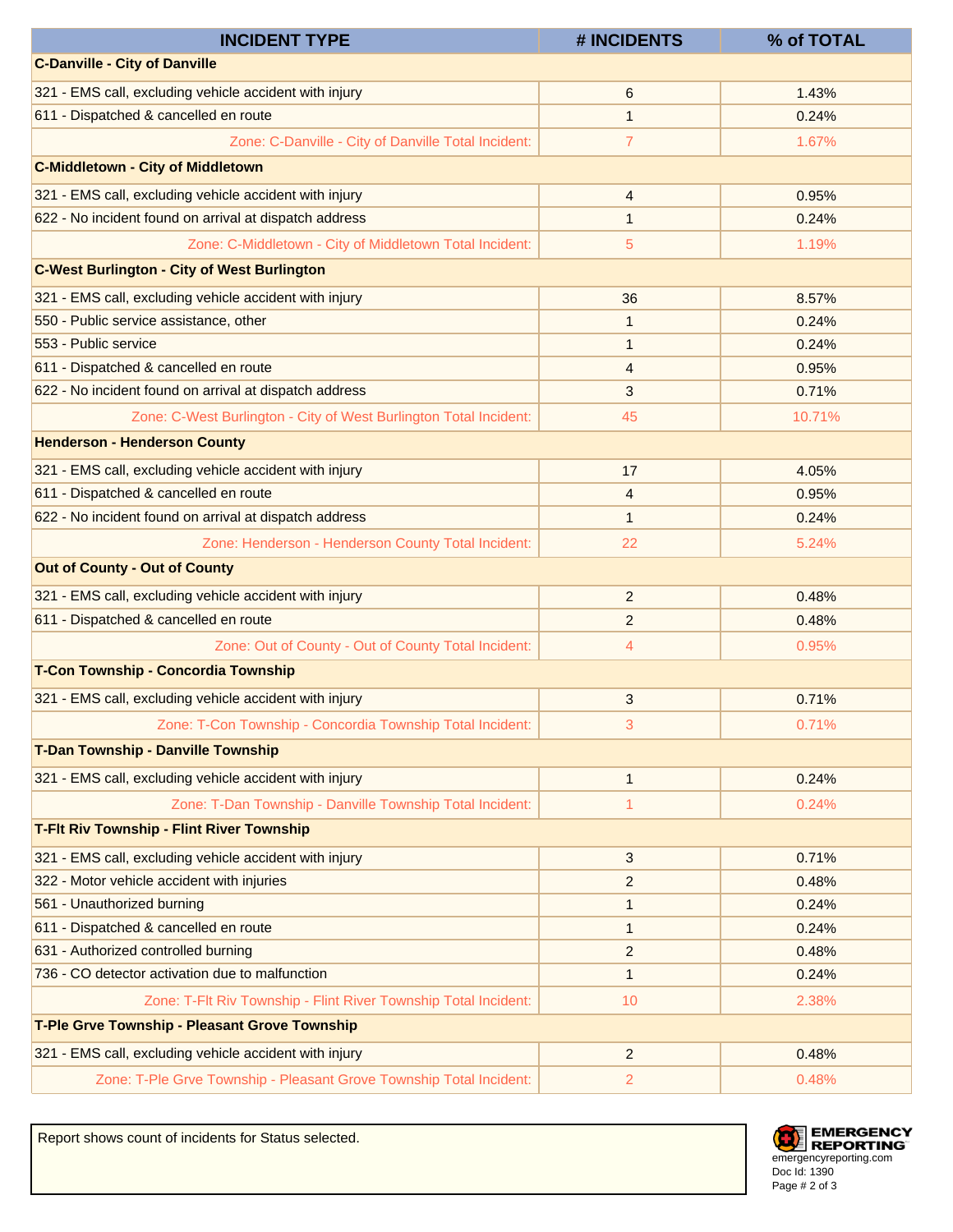| <b>INCIDENT TYPE</b>                                    | # INCIDENTS    | % of TOTAL  |
|---------------------------------------------------------|----------------|-------------|
| T-Tama Township - Tama Township                         |                |             |
| 121 - Fire in mobile home used as fixed residence       |                | 0.24%       |
| 321 - EMS call, excluding vehicle accident with injury  | 4              | 0.95%       |
| 622 - No incident found on arrival at dispatch address  |                | 0.24%       |
| Zone: T-Tama Township - Tama Township Total Incident:   | 6              | 1.43%       |
| <b>T-Union Township - Union Township</b>                |                |             |
| 111 - Building fire                                     |                | 0.24%       |
| 321 - EMS call, excluding vehicle accident with injury  | $\overline{2}$ | 0.48%       |
| 735 - Alarm system sounded due to malfunction           |                | 0.24%       |
| Zone: T-Union Township - Union Township Total Incident: | 4              | 0.95%       |
| <b>TOTAL INCIDENTS FOR AII ZONES:</b>                   | 420            | <b>100%</b> |

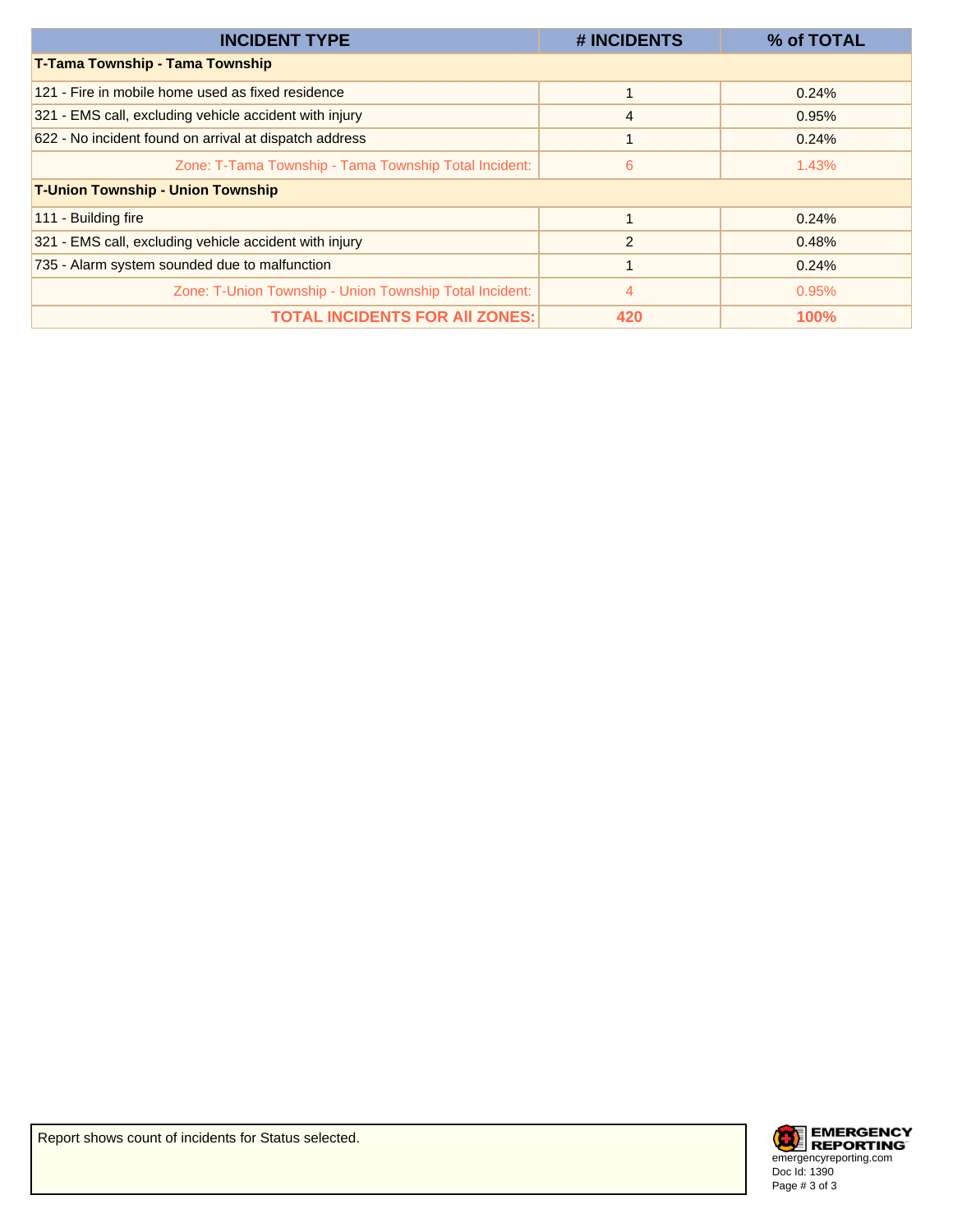Burlington, IA

This report was generated on 1/20/2020 10:29:11 AM



**Incident Count per Complaint Reported by Dispatch for Date Range (NEMSIS 3 Incidents Only)** Start Date: 12/01/2019 | End Date: 12/31/2019

| <b>COMPLAINT REPORTED BY DISPATCH</b>                           | # INCIDENTS    |
|-----------------------------------------------------------------|----------------|
| <b>Abdominal Pain/Problems</b>                                  | 12             |
| <b>Allergic Reaction/Stings</b>                                 | 2              |
| Assault                                                         | 5              |
| <b>Back Pain (Non-Traumatic)</b>                                | 3              |
| <b>Breathing Problem</b>                                        | 40             |
| <b>Burns/Explosion</b>                                          | 1              |
| <b>Cardiac Arrest/Death</b>                                     | 3              |
| <b>Chest Pain (Non-Traumatic)</b>                               | 25             |
| Choking                                                         | 1              |
| Convulsions/Seizure                                             | 8              |
| <b>Diabetic Problem</b>                                         | 9              |
| Eye Problem/Injury                                              | $\overline{2}$ |
| <b>Falls</b>                                                    | 78             |
| Headache                                                        | $\overline{2}$ |
| Hemorrhage/Laceration                                           | 3              |
| <b>Medical Alarm</b>                                            | $\overline{1}$ |
| No Other Appropriate Choice                                     | 20             |
| Overdose/Poisoning/Ingestion                                    | 7              |
| Pregnancy/Childbirth/Miscarriage                                | $\overline{2}$ |
| Psychiatric Problem/Abnormal<br><b>Behavior/Suicide Attempt</b> | 8              |
| <b>Sick Person</b>                                              | 43             |
| <b>Stab/Gunshot Wound/Penetrating Trauma</b>                    | 1              |
| Stroke/CVA                                                      | 6              |
| <b>Traffic/Transportation Incident</b>                          | 11             |
| Transfer/Interfacility/Palliative Care                          | 15             |
| <b>Traumatic Injury</b>                                         | 4              |
| Unconscious/Fainting/Near-Fainting                              | 17             |
| Unknown Problem/Person Down                                     | $\overline{7}$ |

Incidents included must be NEMSIS 3 and either Complete or Reviewed. COMPLAINT REPORTED BY DISPATCH is recorded on Basic Info 5. If looking for NEMSIS 2 Incidents, refer to Report #1041.

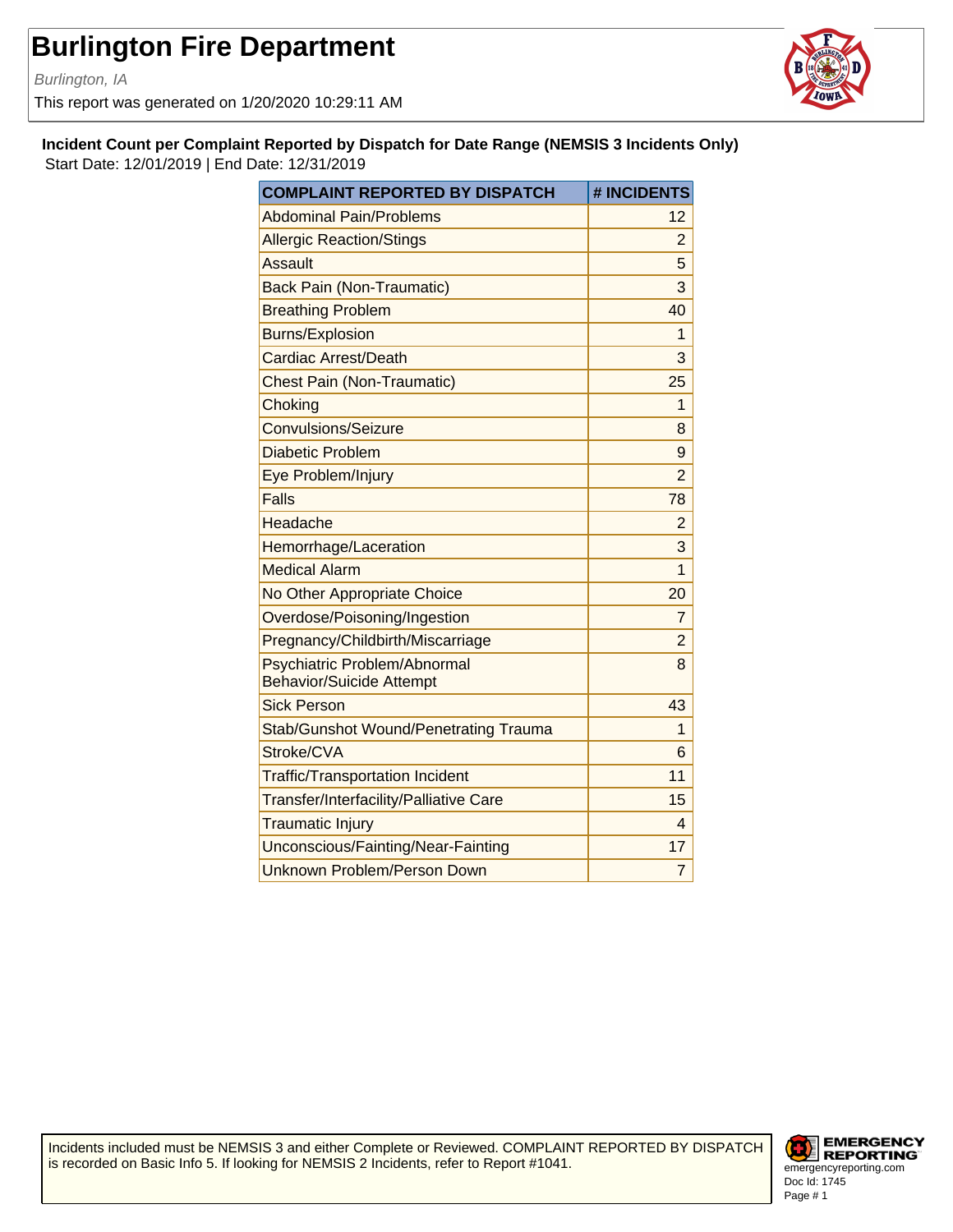#### **Matt Trexel**

| From:    | LIFENET Notifications Service <web@lifenetsystems.com></web@lifenetsystems.com> |
|----------|---------------------------------------------------------------------------------|
| Sent:    | Wednesday, January 01, 2020 12:37 AM                                            |
| To:      | Matt Trexel                                                                     |
| Subject: | LIFENET System: Transmission Summary Report is available (12/1/2019 - 1/1/2020) |

**PHYSIO**<br>CONTROL

## **LIFENET**<sup>\*</sup>System